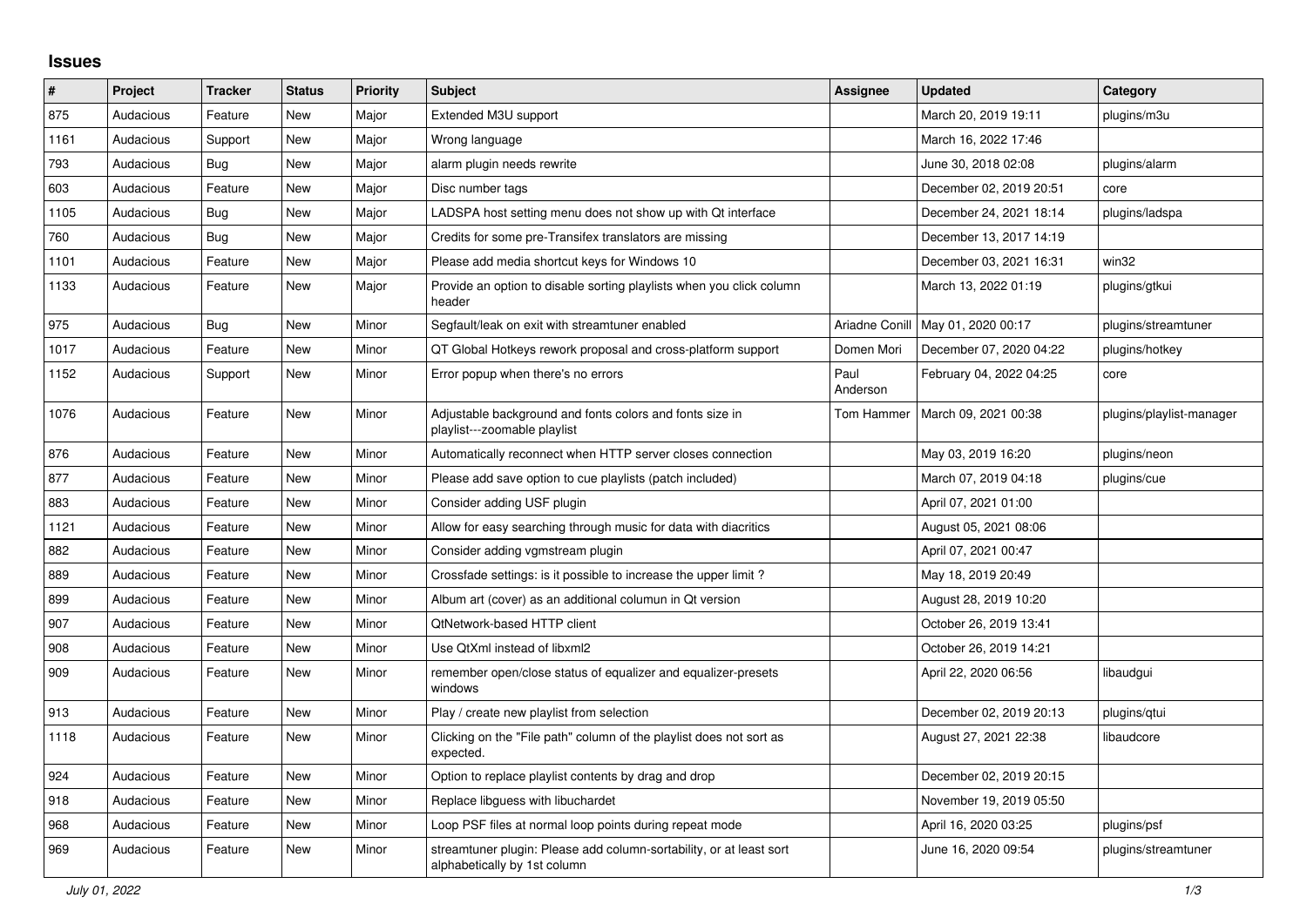| $\#$ | Project   | <b>Tracker</b> | <b>Status</b> | <b>Priority</b> | Subject                                                                                                                                   | <b>Assignee</b> | <b>Updated</b>          | Category           |
|------|-----------|----------------|---------------|-----------------|-------------------------------------------------------------------------------------------------------------------------------------------|-----------------|-------------------------|--------------------|
| 602  | Audacious | Feature        | New           | Minor           | Restoring XMMS "AUTO" (entry-specific) equalizer settings<br>(patch/suggestion included).                                                 |                 | December 03, 2019 14:40 | core               |
| 973  | Audacious | Bug            | New           | Minor           | "snd pcm recover failed" alsa error and "String leaked" warnings                                                                          |                 | August 28, 2021 08:52   |                    |
| 993  | Audacious | Bug            | New           | Minor           | Lyrics for streamed content are written to cache but not read.                                                                            |                 | June 07, 2020 13:10     | plugins/lyricwiki  |
| 987  | Audacious | Feature        | New           | Minor           | Closing of Search Library tool by same method as opening it                                                                               |                 | May 13, 2020 00:15      |                    |
| 995  | Audacious | Feature        | New           | Minor           | Add star rating to songs                                                                                                                  |                 | June 16, 2020 09:56     |                    |
| 1048 | Audacious | Feature        | New           | Minor           | PipeWire support                                                                                                                          |                 | May 04, 2022 19:36      |                    |
| 996  | Audacious | Feature        | New           | Minor           | Refine playlists when searching (search all playlists)                                                                                    |                 | June 16, 2020 09:58     |                    |
| 1046 | Audacious | Feature        | New           | Minor           | Add all id3v2 frames in the settings of Playlist available columns                                                                        |                 | December 28, 2020 21:14 | plugins/gtkui      |
| 1047 | Audacious | Feature        | <b>New</b>    | Minor           | Stop playing after any chosen track                                                                                                       |                 | December 29, 2020 01:23 |                    |
| 51   | Audacious | Feature        | New           | Minor           | Option to inhibit suspend                                                                                                                 |                 | February 13, 2021 09:23 |                    |
| 1057 | Audacious | Feature        | New           | Minor           | Matroska (mka) chapter support                                                                                                            |                 | August 27, 2021 22:54   |                    |
| 1058 | Audacious | Feature        | New           | Minor           | Allow changing the language/locale in settings                                                                                            |                 | January 30, 2021 18:11  |                    |
| 1130 | Audacious | Feature        | New           | Minor           | folders for tabs in the playlist head (an enhancement suggestion, not a<br>bug)                                                           |                 | October 24, 2021 19:04  |                    |
| 1131 | Audacious | Feature        | New           | Minor           | Selection of songs via selection field/bar (as in Clementine)                                                                             |                 | October 31, 2021 12:41  |                    |
| 1011 | Audacious | Feature        | New           | Minor           | Visible separator of folders in the playlist                                                                                              |                 | July 18, 2020 16:10     |                    |
| 1134 | Audacious | Feature        | New           | Minor           | Web interface remote control                                                                                                              |                 | November 04, 2021 06:57 |                    |
| 1013 | Audacious | Feature        | New           | Minor           | Request re Album Art using music file metatag                                                                                             |                 | August 03, 2020 22:48   |                    |
| 1142 | Audacious | Feature        | New           | Minor           | MusicBrainz support for CD plugin                                                                                                         |                 | November 20, 2021 21:46 | plugins/cdaudio    |
| 1014 | Audacious | Bug            | New           | Minor           | Some .VGM/.VGZ files fail to play                                                                                                         |                 | August 17, 2020 15:29   | plugins/console    |
| 1066 | Audacious | Feature        | New           | Minor           | Allow Equalizer window to be resized.                                                                                                     |                 | February 11, 2021 10:05 |                    |
| 1067 | Audacious | Feature        | New           | Minor           | Equalizer adjustments are coarse.                                                                                                         |                 | February 11, 2021 10:09 |                    |
| 1071 | Audacious | Feature        | New           | Minor           | Linkage could be improved for packagers.                                                                                                  |                 | March 31, 2021 00:32    |                    |
| 1145 | Audacious | Support        | New           | Minor           | I started to code, I need m-tags support for audacious to tag files<br>witthout tags, and all I need is a (link to a) good documentation* |                 | February 25, 2022 05:01 |                    |
| 1082 | Audacious | Feature        | New           | Minor           | File writer option to pad track numbers with leading zeros                                                                                |                 | March 31, 2021 00:15    | plugins/filewriter |
| 1088 | Audacious | Feature        | New           | Minor           | plugin: status icon: ADD option to select tray mouse Middle Click action                                                                  |                 | April 11, 2021 12:05    | plugins/statusicon |
| 196  | Audacious | Bug            | New           | Minor           | Wrong channel map when doing surround playback                                                                                            |                 | April 13, 2021 03:48    |                    |
| 1091 | Audacious | Feature        | New           | Minor           | Built-in lyrics support                                                                                                                   |                 | April 28, 2021 18:24    |                    |
| 1092 | Audacious | Feature        | New           | Minor           | Reread metadata on play option                                                                                                            |                 | April 30, 2021 03:35    |                    |
| 1148 | Audacious | Feature        | New           | Minor           | Save the dimensions of the open-file dialogue window                                                                                      |                 | January 18, 2022 14:43  |                    |
| 1151 | Audacious | Feature        | New           | Minor           | Load balance XSPF tracks with multiple location URIs                                                                                      |                 | January 28, 2022 19:10  |                    |
| 1098 | Audacious | Feature        | New           | Minor           | Hide empty Services playlist sub-menu                                                                                                     |                 | May 10, 2021 09:25      | libaudgui          |